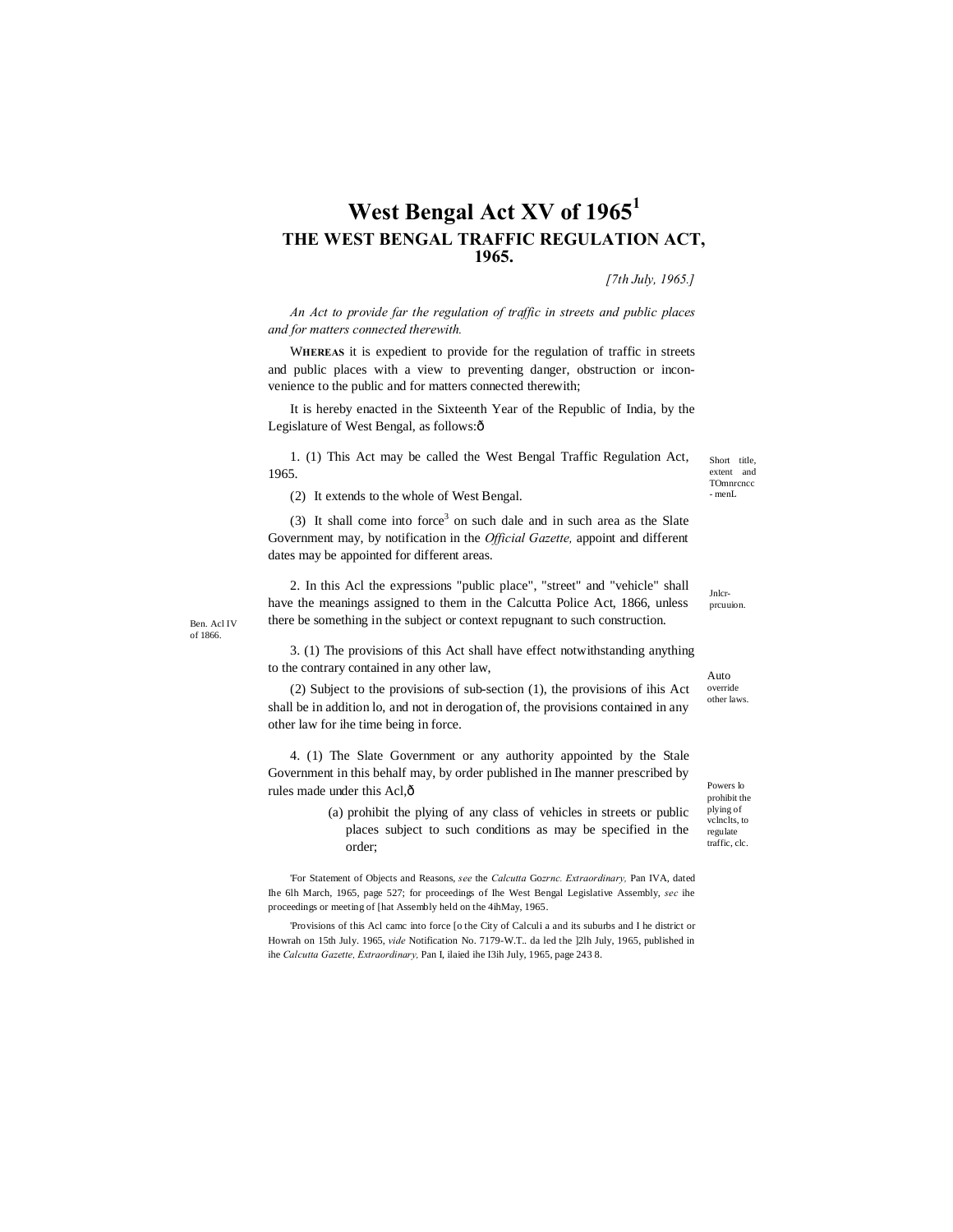[West Ben. Act

## *(Sections 5, 6.)*

- (b) regulate traffic of all kinds in streets or public places and the use or driving of vehicles in streets or public places with a view to preventing danger, obstruction or inconvenience to the public;
- (c) regulate the conditions under which vehicles may remain standing in streets or public places and the use or streets as hailing places for such vehicles.

(2) An order made under sub-section (1) shall remain in force until h is modified or rescinded by the authority making ii or by the State Government if the order has been made by an authority other than the State Government:

Provided thai an order made by an authority other than the Stale Government shall remain in force for such period not exceeding two months as may be specified in ihe order, unless, before the expiry of such period, it is approved by the State Government.

(3) The State Government may, by order published in the manner prescribed by rules made under this Act, regulate the size, construction or equipment of vehicles for which there is no provision in any other law.

Penally. 5. (1) Any person contravening any order made under any of the

provisions of section 4 shall be punishable with imprisonment for a term which may extend to three months or with fine which may extend to five hundred rupees, or with both.

(2) Where a person is convicted of any offence under this Act the Court may direct that the vehicle in respect of which the offence is committed shall be forfeited to Government.

(3) Every offence under this Act shall be cognizable and bailable.

Seizure. 6. (1) Where any police officer or any other public servant not below the rank of Inspector of Motor Vehicles of llie State Government, duly authorised in this behalf by the State Government, has reason to believe [hat an offence under this Act has been committed in respect of any vehicle, he may seize such vehicle.

> (2) On such seizure the police officer or the public servant, as the case may be, shall arrange in the manner prescribed by rules made under this Act, or until rules are made, in such manner as he considers proper,

> for the custody of the vehicle and shall, as soon thereafter as possible, cause a report of the seizure to be sent to the nearest Magistrate having jurisdiction over the area in which the offence has been committed.